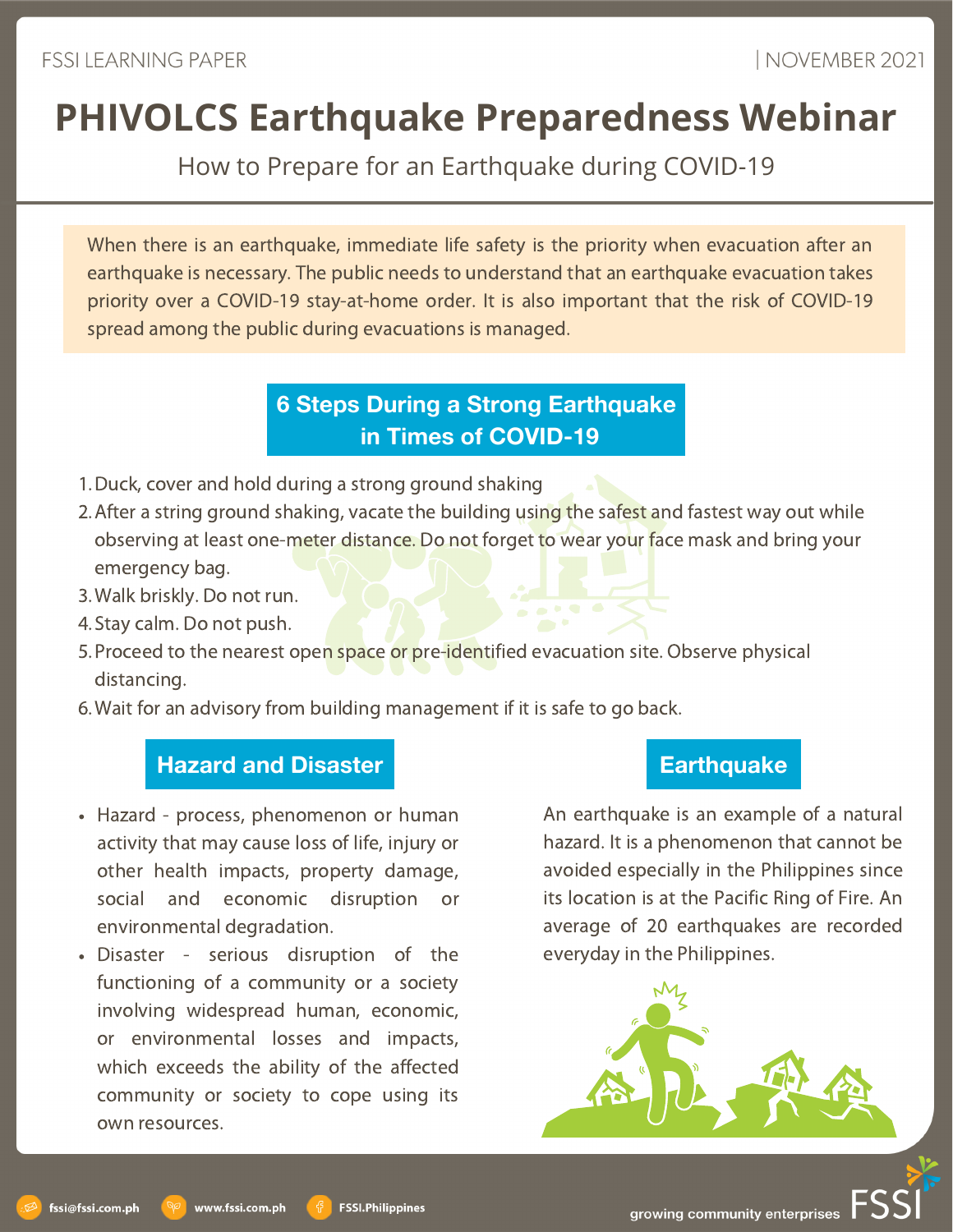How to Prepare for an Earthquake during COVID-19

## **Earthquake Strength**

High magnitude does not always equate to having high intensity. Magnitude and intensity are not directly proportional and they are not interchangeable. When earthquakes occur, the ground moves and releases energy measured by the seismograph. PHIVOLCS has 111 seismic stations all over the Philippines. Information gathered from seismic stations are then computed and released to the public through their PHIVOLCS' earthquake information website and other official social media accounts.

### Magnitude

- Energy released at the focus
- Calculated from data measured by a seismograph
- Arabic numbers (eg m9.5)
- Only comes from PHIVOLCS

### **Intensity**

- Effects to people and structures
- PHIVOLCS earthquake intensity scale (PEIS)
- Roman numeral (eg iv, ix)

### Ground rupture

Deformation on the ground but marks the intersection of the fault with the earth surface fissures displacement of the ground due to movement of the fault are the effects of ground rupture

**Earthquake Hazards**

### Ground shaking

Destructive up, down and sideways vibration of the ground during an earthquake causing damage or collapse of the structure

### Liquefaction

A phenomenon wherein sediments especially near bodies of water behave like liquid similar to quicksand

### Earthquake-induced landslide

www.fssi.com.ph

The downslope movement of rocks, soil and other debris is known to be a geologic hazard triggered by strong shaking also causing erosion burial and blockage of roads.

### Tsunami

fssi@fssi.com.ph

A series of waves caused by an earthquake under the sea. A tsunami can cause flooding, coastal erosion, drowning of people and damage to properties.

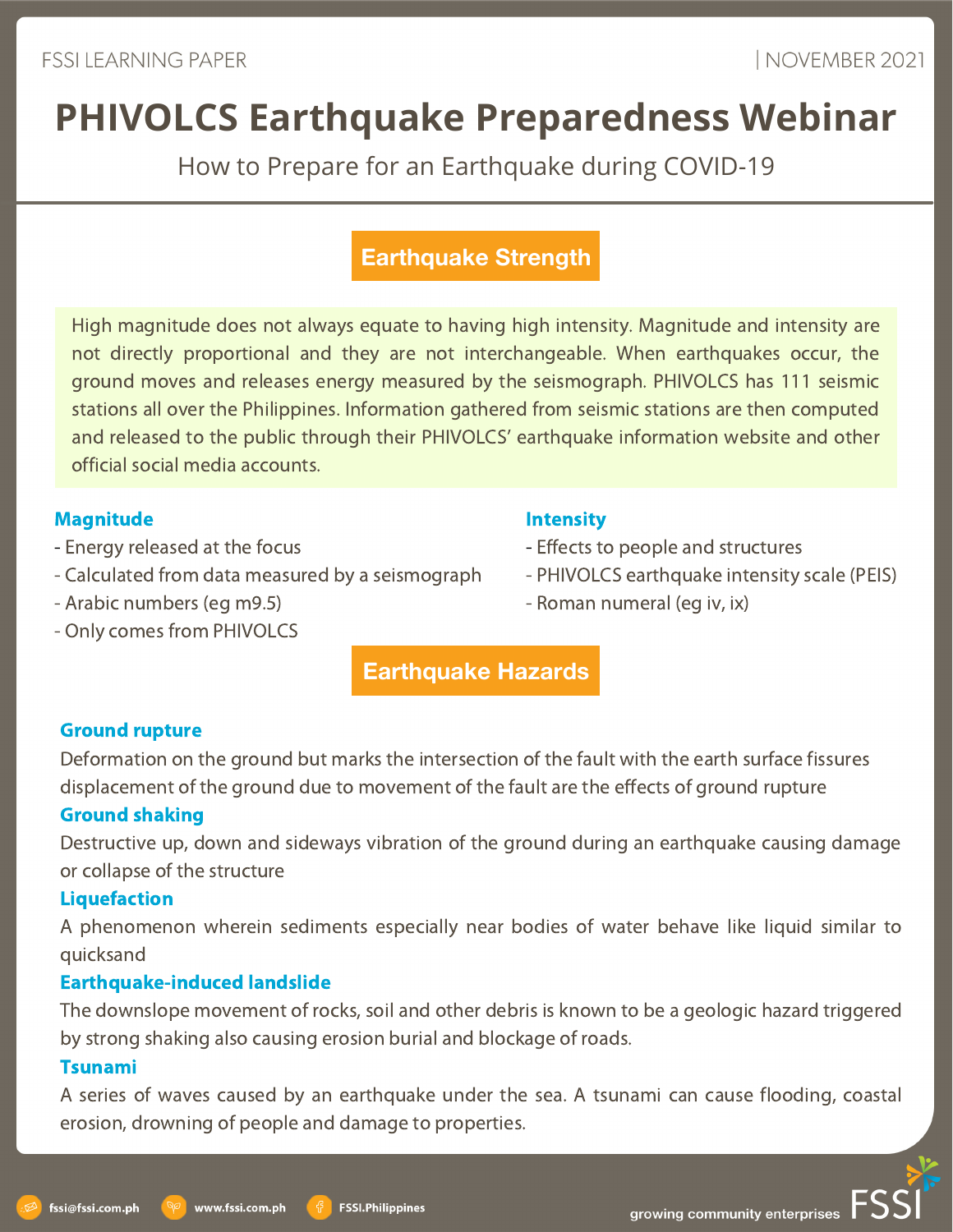How to Prepare for an Earthquake during COVID-19

# **Valley Fault System**

- East Valley Fault (EVF) 10 km long  $(M 6.2)$
- West Valley fault (WVF) 100 km long (M 7.2)
- West Valley Fault moved 4 times in past 1400 years; movement interval 400- 600 yrs
- Last major earthquake from West Valley Fault in 1658



### **How to Prepare for an Earthquake**

### Tools

HazardHunterPH - A tool developed by DOST-PHIVOLCS to help people know the hazards in their area. It can also be used to determine safe open spaces for evacuation. Accessible through mobile phones.

How safe is my house - An app developed by DOST-PHIVOLCS with the aim of raising awareness of proper construction techniques and standard design, as well as highlighting the importance of structural integrity in creating safer and resilient Filipino communities.

### Evacuation Procedure

Building residents, office employees and neighborhoods must be informed of the following:

- Emergency exits
- Second option
- Evacuation map
- Evacuation route and area

## **Family Reunification Plan**

Families should have the following prepared and discussed between its members:

- Personal background information (including family members)
- Hazards in your area
- Emergency supply kit / Jump kit

www.fssi.com.ph

Contingency plan

- Maintenance approach
- Transportation plan
- Emergency Communication plan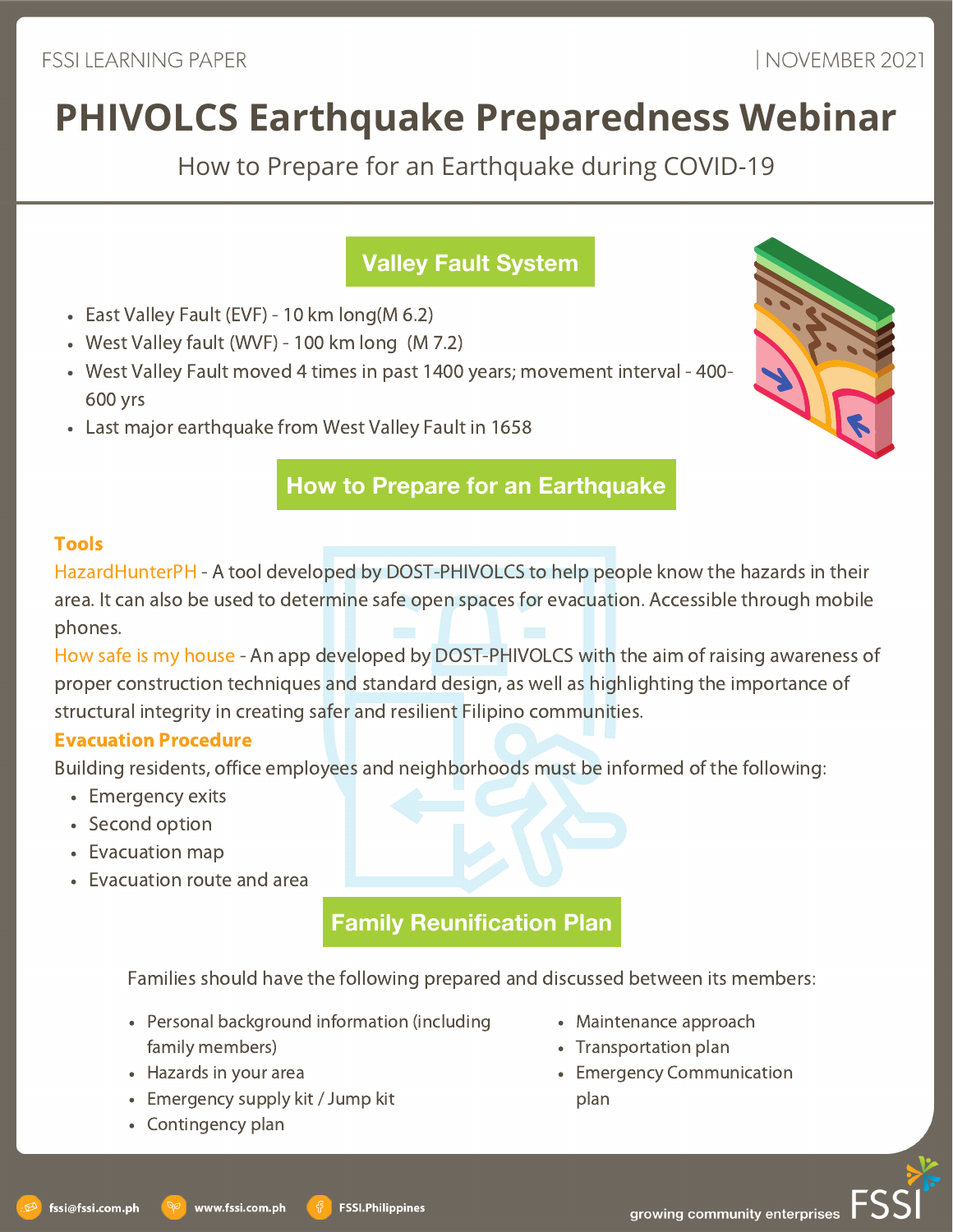How to Prepare for an Earthquake during COVID-19

### **Emergency Supply Kit**

The supply kit should last at least three days. It should be kept in a waterproof bag and in a safe place that is easy to find. Supply kits usually contains the following:

- First aid kit
- Water and food
- Flashlight and spare batteries
- Candles, matches and lighter
- Battery operated radio
- Whistle
- Knife
- Rope
- Blanket, spare clothes and shoes
- Important documents
- Cash
- Permanent marker, pen and paper
- Emergency contact information
- Medicine
- Toiletries
- Baby food

### Due to the pandemic, the following should be added to the supply kit:

- Face mask
- Face shield
- Alcohol / Hand sanitizer

It is also recommended to avoid packing salty food as it makes people thirsty and it will increase a person's need to drink water when the supply is limited. Food packed must be ready to eat for convenience since cooking or heating devices may not be accessible in evacuation sites.

## **Earthquake Drills**

- Affects the whole building and nearby areas
- Immediate response is to "Drop, Cover and Hold" during an earthquake, and to evacuate if necessary
- Immediate outside help is not a quarantee
- Area for evacuation after the event is limited only to an open area that is safe from falling debris and other earthquake-related hazards
- Aftershocks will be another concern

www.fssi.com.ph

growing community enterprises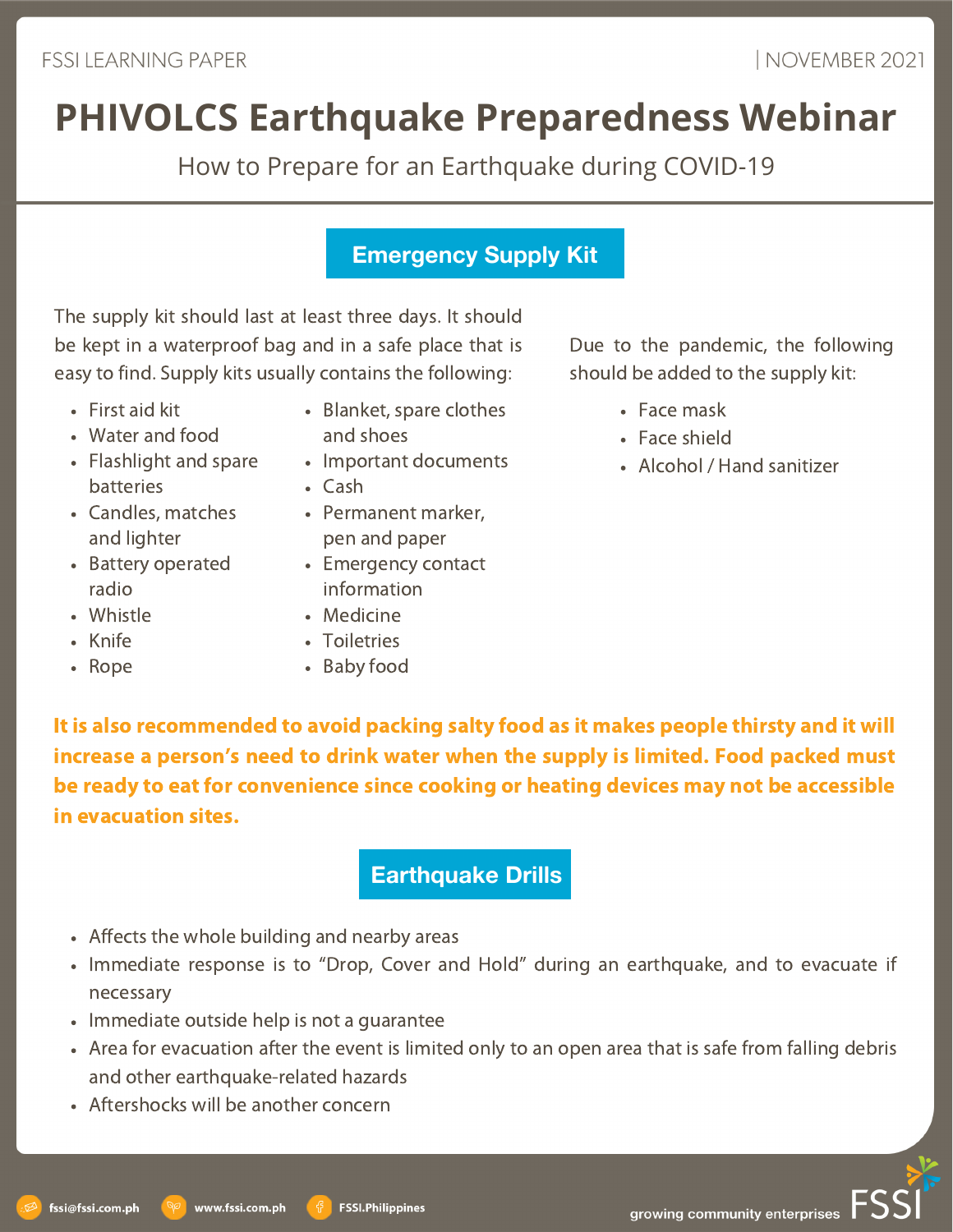How to Prepare for an Earthquake during COVID-19

# **Planning and Organizing an Earthquake Drill**

- Form a Disaster Risk Reduction and Management Committee (DRRMC)
- Over-all Coordinator
- First-Aid Team
- Fire-Safety Team
- CommunicationTeam
- Building Safety Inspection Team
- Evacuation Team
- Site Security Team

# **Orientation Prior to the Conduct of an Earthquake Drill**

- Introduce earthquake scenario
- Introduce evacuation plan and assign evacuation areas
- Check system and equipment
- Take note of the number of drill participants/population
- Inform the neighborhood about the drill

# **Developing the Earthquake Evacuation Plan**

- Mark all possible emergency exits in the building
- Determine if there is sufficient open space for all
- Make sure the evacuation route will not expose the community to hazards
- Prepare an evacuation map
- Include legend
- Show evacuation route
- Post evacuation map in every floor/door

# **Participating in an Earthquake Drill**

The Disaster Risk Reduction and Management Committee (DRRMC) must do the following:

- Be Alarm
- Be Responsive
- Facilitate Evacuation
- Facilitate Assembly
- Facilitate Head Count
- Termination of the Drill and Evaluation

# After a successful drill, practices should be remembered and implemented during an occurrence of an actual earthquake.

**FSSI.Philippines**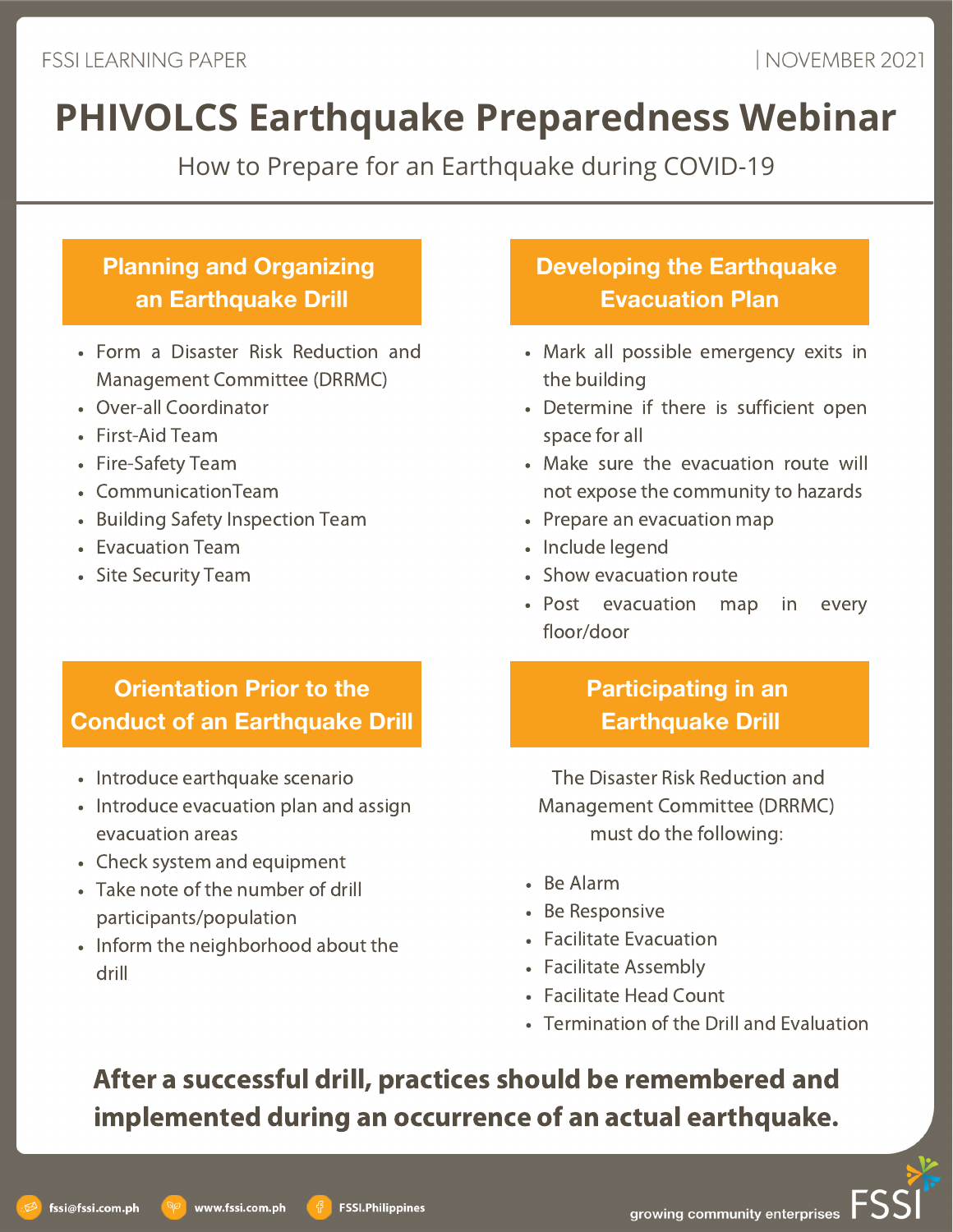How to Prepare for an Earthquake during COVID-19

# **WHEN IS THE BEST TIME TO EVACUATE?**

- During a strong earthquake, one must duck, cover and hold until the shaking stops. It is recommended to stay alert and avoid panic. Evacuate immediately after a strong earthquake (at least intensity 6).
- When inside a structure, stay inside, duck, cover and hold. Once shaking stops, take the fastest and safest way out. Only use the stairs and avoid elevators.
- When outside, go to an open space. Avoid trees, powerline posts, buildings, walls and stay away from steep slopes.
- When near the shore, move to a higher ground. A tsunami might arrive within minutes after a strong earthquake. Aftershocks can be strong enough to destroy weak structures.



# **It is important to be informed and be prepared.**

www.fssi.com.ph